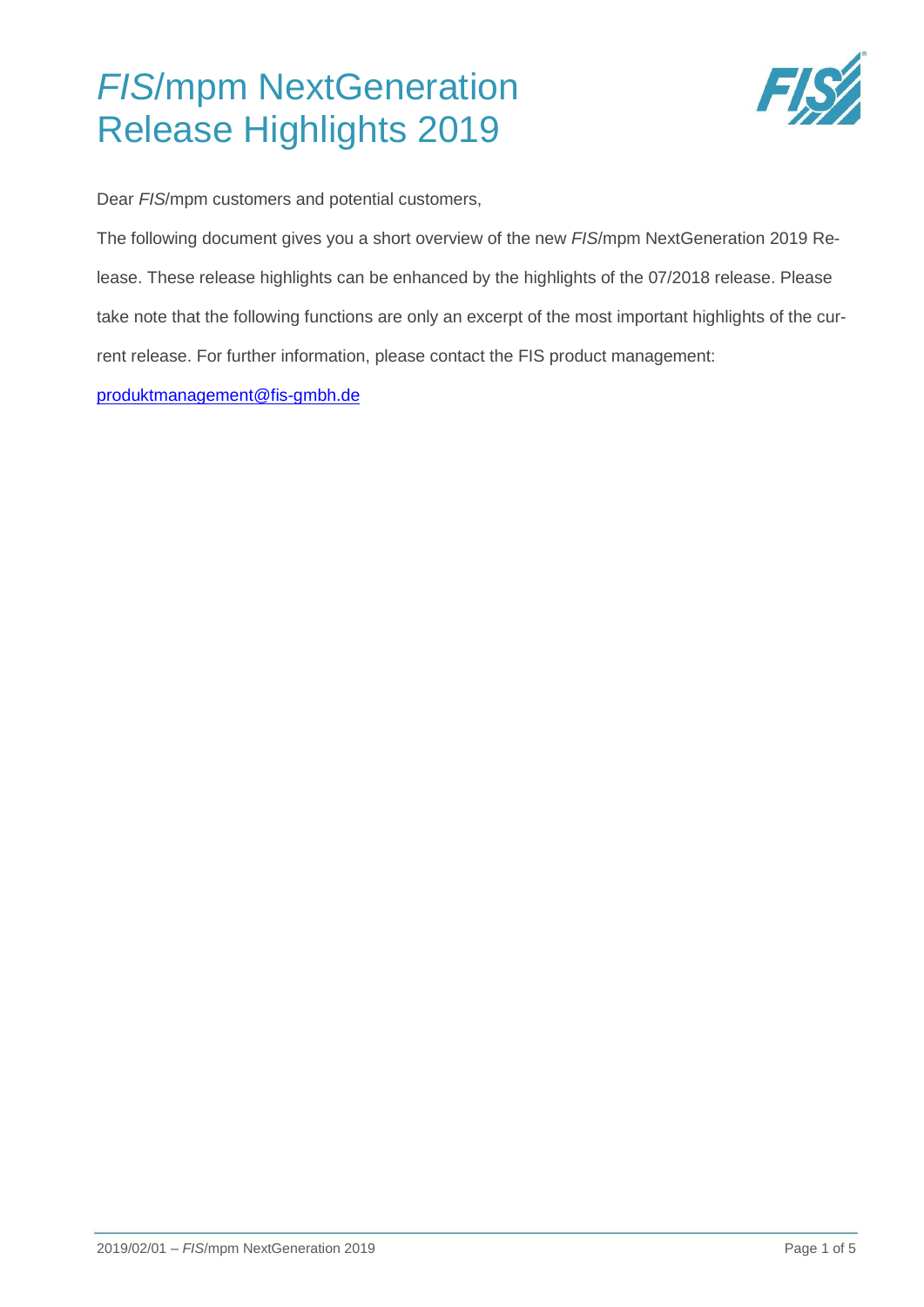

## **Table of Contents**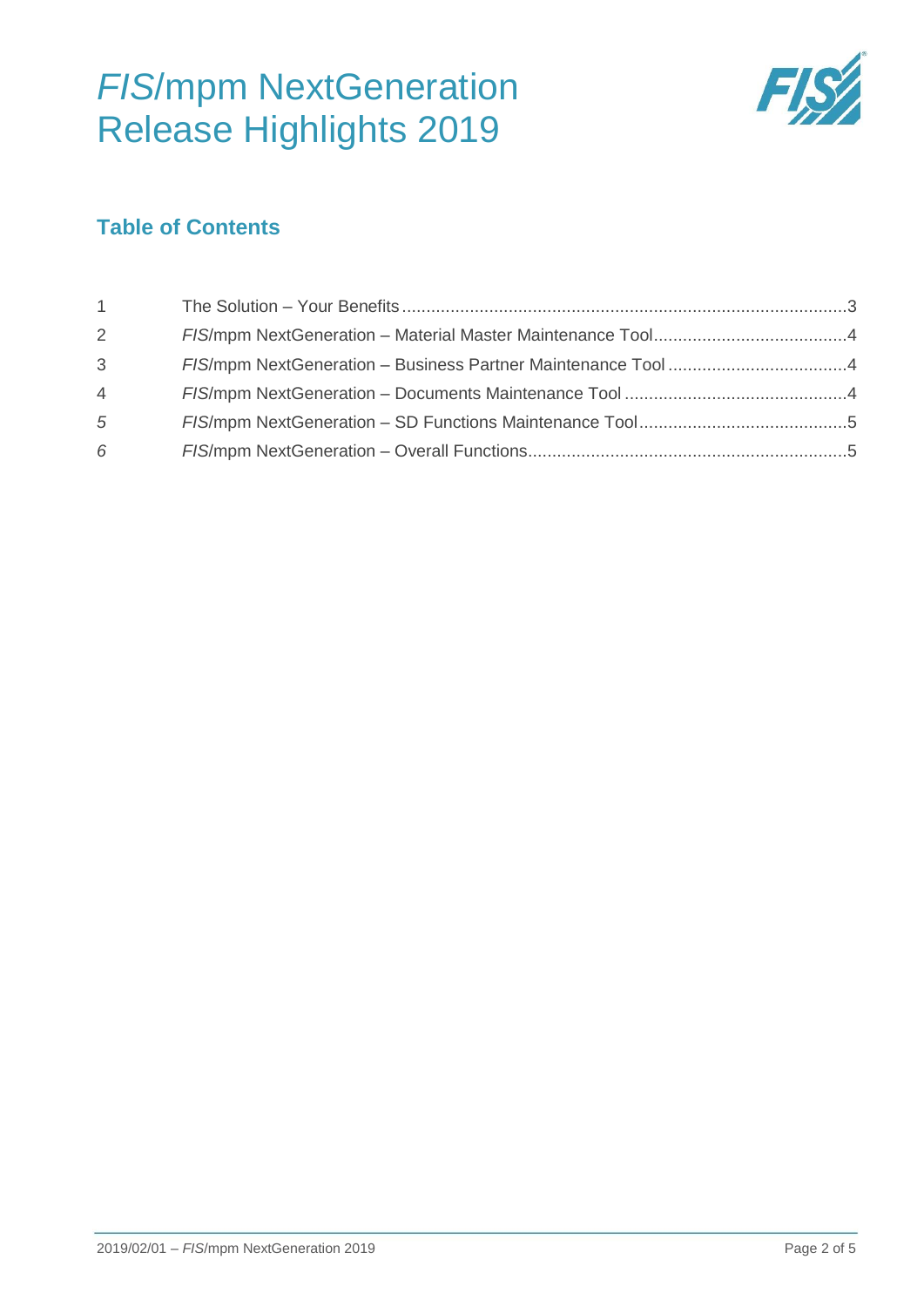

## <span id="page-2-0"></span>**1 The Solution – Your Benefits**

*FIS*/mpm NextGeneration (NG) is an SAP optimization perfectly integrated into your SAP S/4HANA system that can be used for **easy, quick and flexible creation, maintenance and local management** of nearly all **master data** – both purchasing and sales master data.

#### **Your benefits:**

- Reduced effort and time saving for master data processing
- With the Data Exchange function, the end user can also integrate, convert, improve and provide data independently
- Full integration in SAP S/4HANA with complete SAP check routines (field check)
- Sophisticated authorization concept (audit-compliant, principle of dual control)
- Cost efficiency since no additional hardware is required
- Independence of the operative dataset due to separate data retention in individual *FIS*/mpm NG tables
- **High data quality and reduced input errors due to standardized inbound interfaces**
- No data redundancy due to integrated duplicate check
- Always up-to-date master data, prices and conditions
- Purchase of individual components possible
- Preconfigured for all industries with support and maintenance

#### **Components:**

- *FIS*/mpm NextGeneration Material master maintenance tool
- FIS/mpm NextGeneration Business partner maintenance tool
- FIS/mpm NextGeneration Documents maintenance tool
- **FIS/mpm NextGeneration Conditions maintenance tool**
- FIS/mpm NextGeneration SD functions maintenance tool
- **FIS/mds NextGeneration (Master Data Server)**
- *FIS*/mpm NextGeneration Datanorm (inbound/outbound)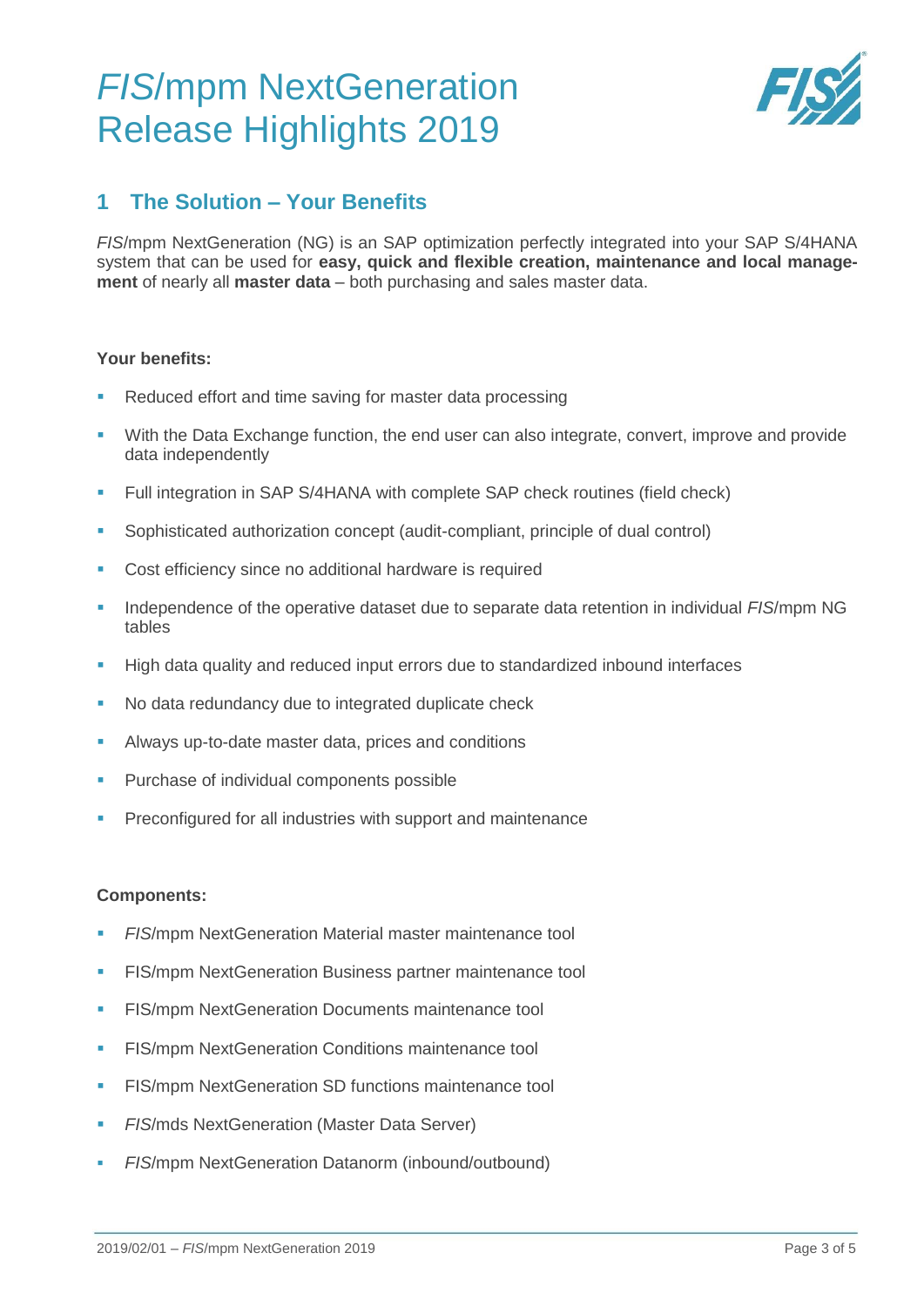

## <span id="page-3-0"></span>**2** *FIS***/mpm NextGeneration – Material Master Maintenance Tool**

#### **Processes**

- The material master maintenance tool has been enhanced by a view for the maintenance of material-related documents. This view enables the basic maintenance of respective documents. These basic functions can be enhanced by means of the document maintenance tool.
- **The material master maintenance tool has been enhanced by a view for the maintenance of the** commodity code.

## <span id="page-3-1"></span>**3** *FIS***/mpm NextGeneration – Business Partner Maintenance Tool**

### **Processes**

- The business partner maintenance tool has been enhanced by views used to maintain and analyze credit management data. This new assignment of views extends the maintenance options of business partner-related data within the tool.
- A view for maintaining business partner-related documents has been added to the business partner maintenance tool. This view enables the basic maintenance of respective documents. The functions can be enhanced by means of the document maintenance tool.

## <span id="page-3-2"></span>**4** *FIS***/mpm NextGeneration – Documents Maintenance Tool**

### **Processes**

- With Release 2019, the document maintenance tool is also available for the NextGeneration version. In addition to the known functions, documents can be maintained via a detail screen. This view contains additional functions and simplifies data maintenance in a clear interface.
- The maintenance of documents can be started via a workflow, which simplifies the organization of document maintenance and increases the analysis options.
- To meet the special requirements of Knowledge Provider documents, you can use the document maintenance tool to maintain more than two versions of these documents. By using optimized views, you can quickly gain an overview of the different document versions and perform simple maintenance.